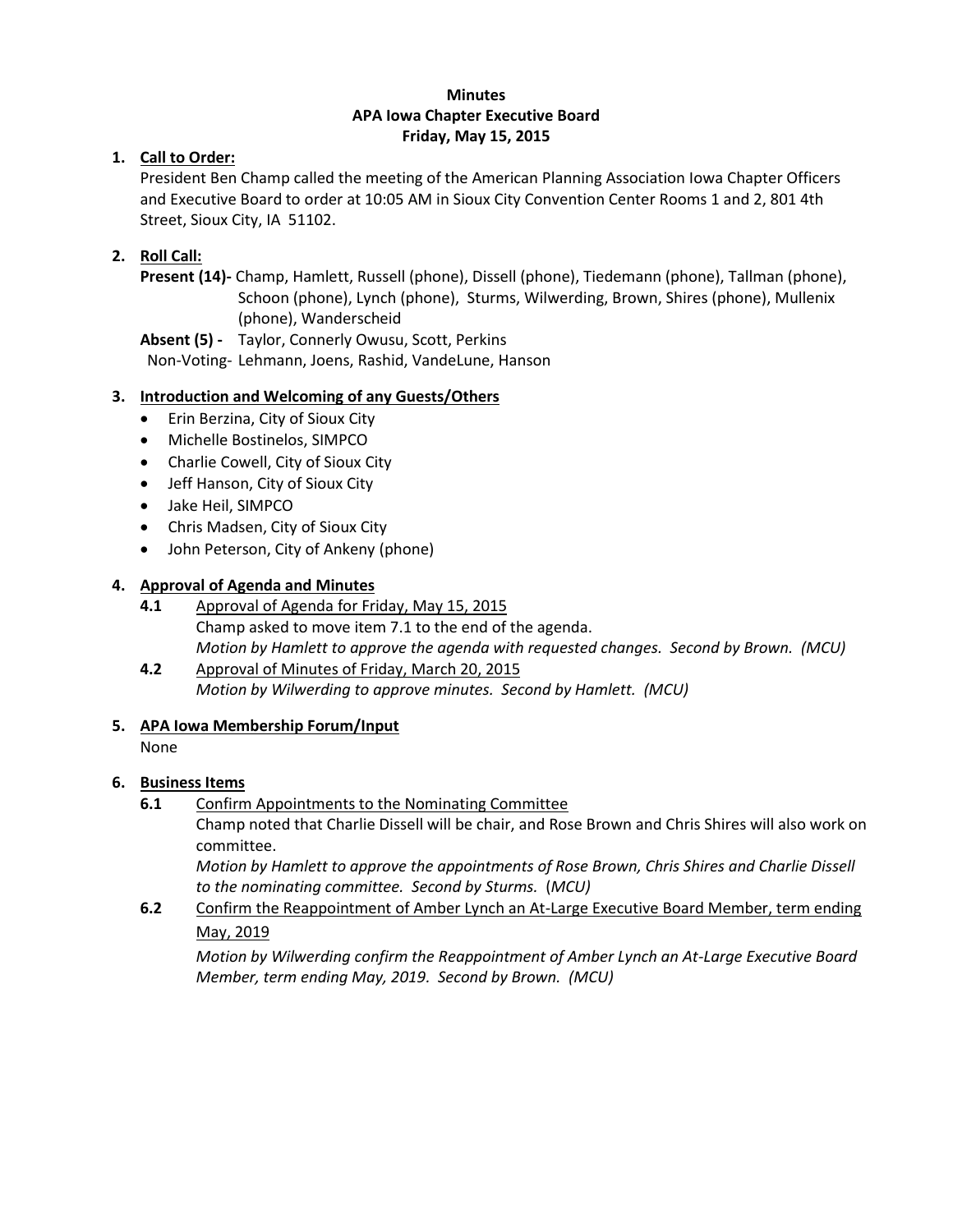#### **7. Discussion Items**

- **7.1** Discuss 2015 APA IA Conference in Sioux City (moved discussion to end of meeting) Wanderscheid passed around minutes from last meeting. The local committee is working hard and has a good handle on everything. A discussion took place on the Friday keynote and when to hold it. Wanderscheid noted that the committee is looking for key note speakers, and the Board discussed various options. Shires updated the Board on sponsorship info, and asked Wanderscheid to clarify that we had 8' tables instead of 6' for sponsors.
- **7.2** Discuss 2015 APA Conference in Seattle Champ noted a strong turnout, with about 50 lowa members and noted it was the 2<sup>nd</sup> largest national conference. Great Iowa Reception, about 50 people showed. University of Iowa students had a great turnout, not many Iowa State University students. Great Chapter

Presidents Council meetings. New Executive Director has a great focus on Chapters and membership. Look for changes to the national website in future. National has now allowed chapters to go to any percentage they want for membership rates, and Champ will recommend a change to that with our next budget. Hamlett noted that we should continue to do the State reception, and National will be bringing back the National reception. Hamlett reminded the Board that Ron Simms was the keynote at the National conference, as he was at the Upper Midwest conference in Mason City last fall.

**7.3** Discuss National APA Grant Application from CDC Grant Funds

Peterson noted we are still on hold awaiting the deposit of money. All involved parties are ready to go once the first set of funds are distributed. Peterson reminded the Board of the notice on the upcoming webinar. Webinar will focus on the survey that was sent out, which had approximately a 50% response from APAIA. Sarah Taylor Watts, Allison Bain and Milly Ortiz will coordinate efforts related to walkability for project. Tiedemann noted that about \$65k was deposited in the bank account this week, and asked Peterson if that was the amount he was expecting. Peterson confirmed, and now that we have the money, will start moving forward. Peterson wants to put together some conference session for the Sioux City Conference on health and planning. Healthiest State Conference will be at Des Moines University on June18, and you can find out more at [www.iowahealthiesststate.com.](http://www.iowahealthiesststate.com/) Paul Weegans from SUDAS staff will discuss a new complete streets policy.

#### **7.4** Discuss Election for 2016-2017 Chapter Officers

Dissell noted that he needs to follow up with National to see why the call for nominations has not gone out yet. Hamlett asked Dissell to outline the timeframe again. Dissell noted that the call for nominations was supposed to go out May 1, with a deadline to receive nominations of June 1. Candidates will be slated by June 30, and the Board will formally approve the nominating committee's slate of candidates at the July board meeting. Ballots will be distributed August 1, and election will be live through Labor Day. Chapter Board will receive results at September Meeting, and results will be announced at the fall conference in Sioux City.

**7.5** Discuss 2016 APA IA Conference in Burlington and Site Visit Hamlett noted attendees. Toured 3 potential reception sites, had lunch, and toured the conference facility. 5 people from the local committee were also present. Those present noted that Capitol Theatre was the best place for the conference. Conference space and hotel will work great. The local committee seems to have a great grasp of what needs to be done, although a local committee has ever done conference planning. Hamlett added that the local committee is planning another Wednesday night progressive dinner.

**7.6** Discuss 2017 Upper Midwest Conference in Dubuque Russell noted the next Chapter Board meeting will be in Dubuque. The regular meeting will be at the CVB. The Board will tour the Hotel Julien after, then eat lunch, and finally tour the Grand River Center.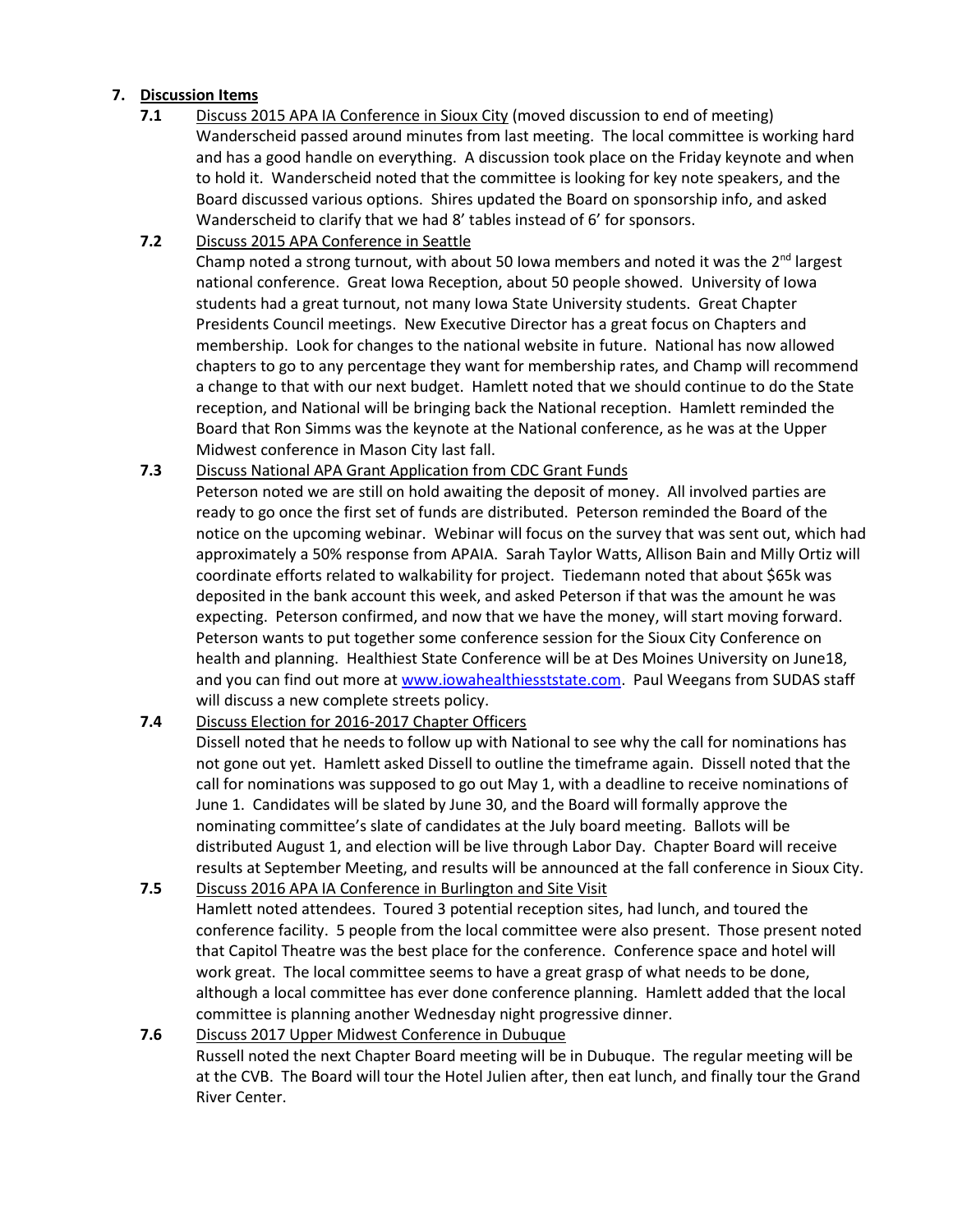# **7.7** Discuss Potential Website Upgrades

Ben noted the attached document regarding the upgrade. The proposal is working on transitioning away from the newsletter and into a blog format. The Board discussed the proposal at length, including responsive design, e-mail distributions, blogs, and rearranging the existing homepage. The general consensus with the Board was to move forward with juts Part 1a and Part 1B.

*Motion by Brown to move forward with parts 1a and 1B of the Shift proposal. Second by Wilwerding (MCU)*.

# **8. Officers Reports**

**8.1** President (Champ)

Champ thanked the Board for moving forward with website. Still summarizing strategic plan and budget. Should have more info when we meet in Dubuque.

- **8.2** Vice President (Hamlett) No Report
- **8.3** Immediate Past-President (Russell)

Russell announced retirement effective October 2. Will serve out as past president, and will help plan conference in 2017.

- **8.4** Secretary (Dissell) Dissell noted that membership is still trending up, and adding the chapter-only members helped.
- **8.5** Treasurer (Tiedemann) Tiedemann noted the submitted reports. Big deposit from the grant just happened late last week. Strums asked about PayPal *Motion by Hamlett to receive and accept treasurer's report. Second by Sturms. (MCU)*

## **9. Executive Board Reports**

- 9.1 Professional Development Officer (Taylor) No Report
- **9.2** Planning Board Member(Tallman) No Report
- **9.3** University of Iowa (Connerly) **Connerly**
- **9.4** Iowa State University (Owusu) No Report
- 9.5 At Large Representatives (Lynch/Schoon/Scott) No Report
- **9.6** Chapter Development Program (Sturms) Sturms noted that the I Cubs game is tonight. Largest group for the outing, which is probably because of moving to Friday.
- **9.7** Professional Development Program (Wilwerding) Wilwerding noted next lunch and learn in June with RDG on the Cowell's Commons. Ideas for 2 others to finish out the year have been discussed.
- **9.8** Outreach and Advocacy Program (Brown/Shires) Shires noted the Nebraska Chapter has reached out to assist with the next conference in Sioux City. Brown asked about the process for finalizing approval for the Burlington Conference. Brown also asked about rolling out the strategic plan.